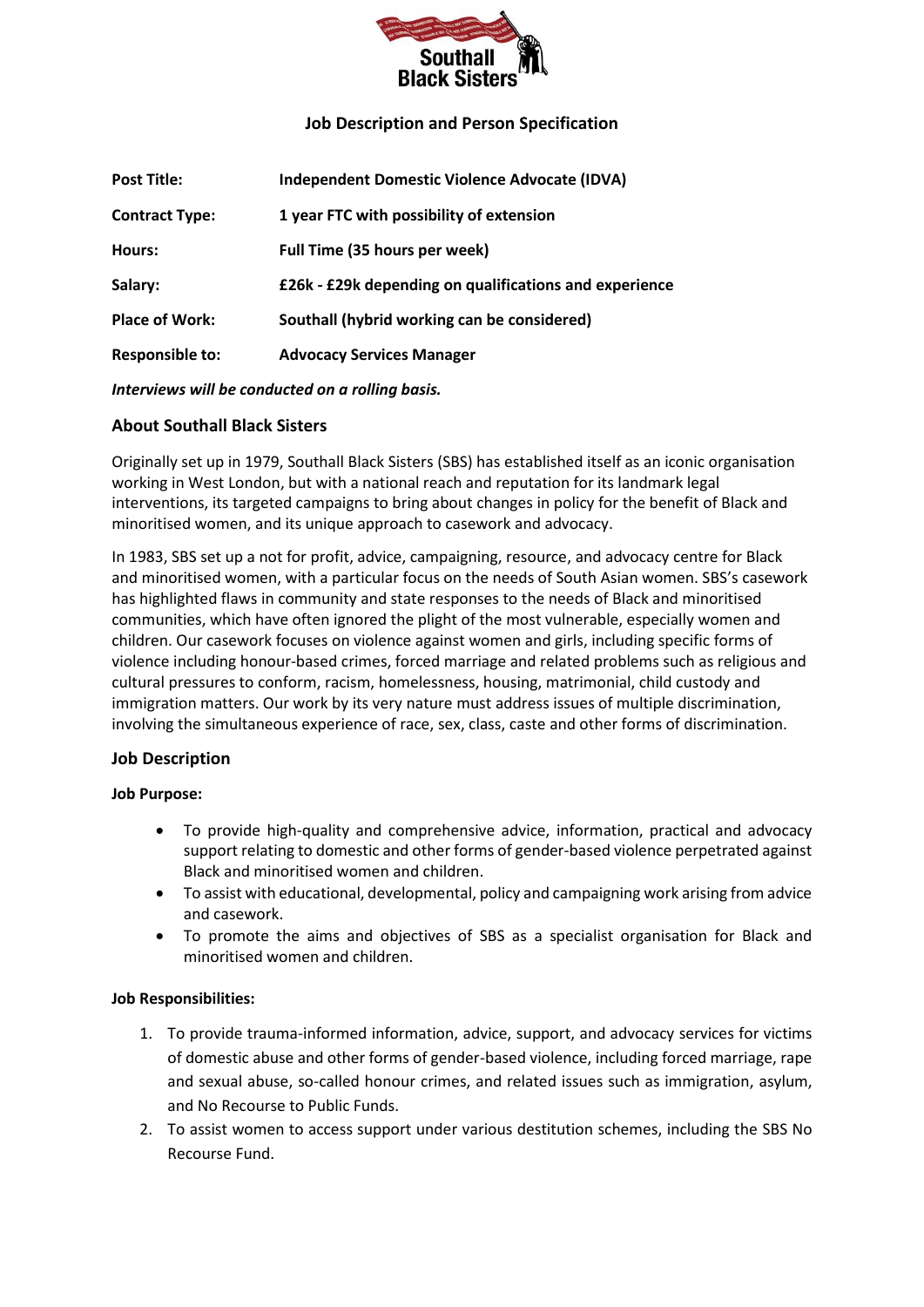- 3. To promote social inclusion, encourage independence, and develop the personal resilience of women using the advocacy service.
- 4. To ensure women are referred to external advice, information, and support agencies as appropriate, and encourage engagement with a range of SBS services.
- 5. To ensure the service user is at the heart of all service delivery and development.
- 6. To liaise with relevant professionals and statutory agencies as necessary.
- 7. To undertake Risk Assessments and participate in local Multi-Agency Risk Assessment Conferences (MARACs).
- 8. To maintain case files and other records to the highest possible standard, as per SBS guidelines.
- 9. To adhere to SBS policies and procedures and ensure awareness and integration of an equalities and human rights agenda in all areas of work.
- 10. To ensure compliance with all legal and contractual reporting requirements in relation to service delivery.
- 11. To provide verbal and written reports to Senior Managers, the Executive Director and Management Committee as necessary.
- 12. To assist in the coordination and delivery of SBS outreach surgeries.
- 13. To register with the Office of the Immigration Services Commissioner (OISC) as a competent advisor by undertaking any relevant training and tests.
- 14. To maintain up to date knowledge on issues relevant to the position by undertaking training as identified in supervision and appraisal meetings.
- 15. To contribute to and assist in the facilitation of training to relevant professionals, statutory and community organisations.
- 16. To provide information for monitoring, evaluation, policy, research, and training purposes.
- 17. To undertake campaigning and policy work arising from advice and casework, working with legal experts to challenge decisions, laws, and policies to further the aims and objectives of the organisation.
- 18. To actively contribute to the organisation's cohesion, encouraging cross-team working and problem-solving approaches.
- 19. To attend team/staff meetings, supervision/appraisal, and other meetings as appropriate.
- 20. To undertake any additional duties to contribute to the smooth running of the SBS centre, services, projects, and campaigns.

*It is essential to the development of SBS' service delivery that the post holder is able to respond flexibly to changes in the requirements of this post. This job description is therefore a guide and not an exhaustive list of all responsibilities the post holder may have over time.*

# **Person Specification**

**Your application should give clear examples of experience, knowledge, skills, and abilities you have gained in both paid and/or unpaid (volunteer) work in relation to the Person Specification criteria overleaf.**